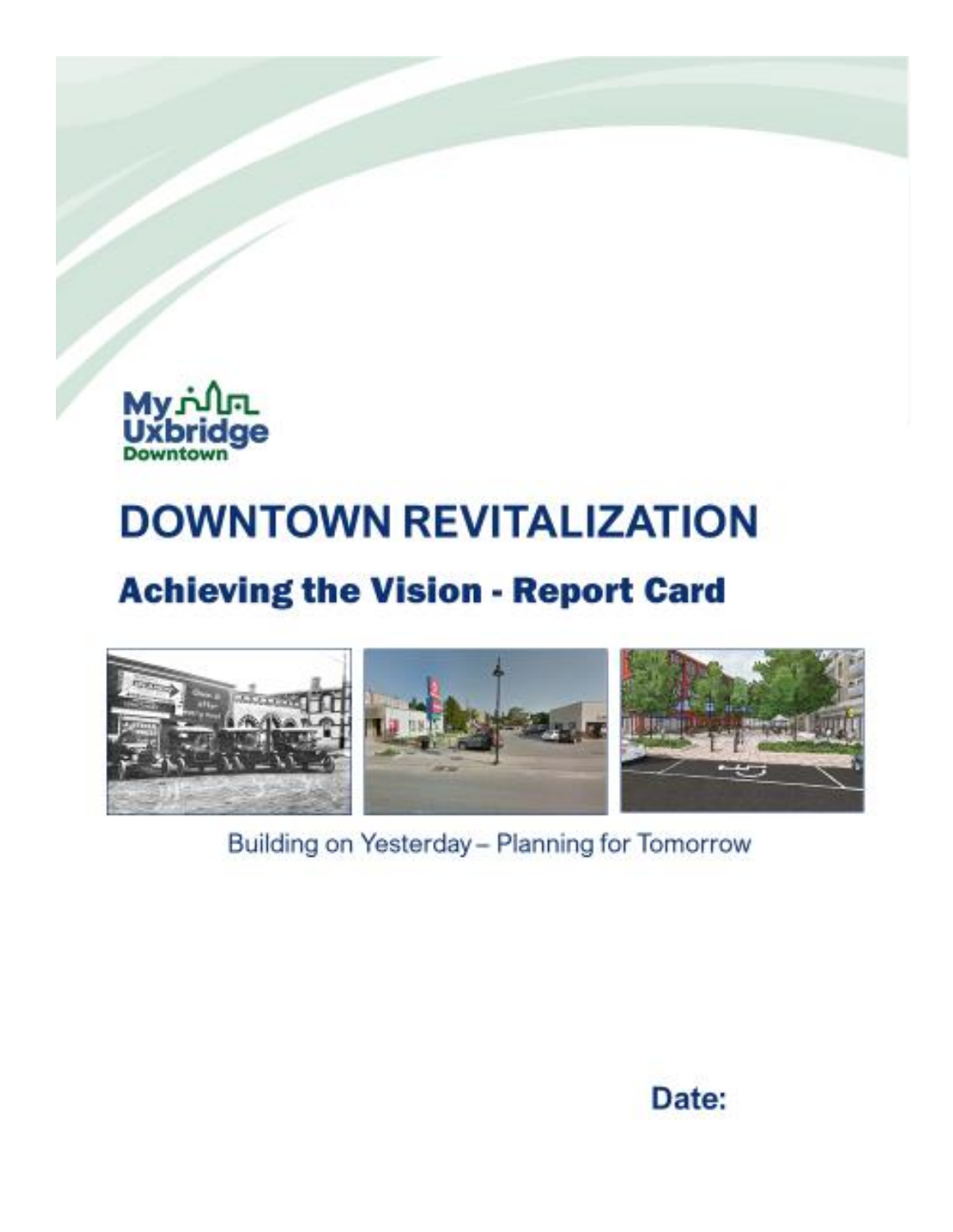## *Uxbridge features a vibrant and thriving downtown that is rich in history and recognized as an inclusive and accessible community.*

In addition to the Vision Statement, the following 12 statements were developed to provide a description of Uxbridge Downtown in the future.

| <b>Vision Statement</b>                                                                                                                                                                                    | <b>Progress</b><br>(in last 12 Months)<br>Significant |
|------------------------------------------------------------------------------------------------------------------------------------------------------------------------------------------------------------|-------------------------------------------------------|
|                                                                                                                                                                                                            | <b>Moderate</b><br><b>None</b>                        |
| 1. The Downtown is a "Complete Community" that continually evolves to<br>meet the emerging needs of the broader community.                                                                                 |                                                       |
| 2. The historic buildings display their original architectural features; and<br>newer buildings, while more modern, are "sympathetic" to the heritage<br>of the downtown.                                  |                                                       |
| 3. Traffic flow, including parking, within the downtown embraces the<br>importance of "Active Transportation" and minimizes the flow of heavy<br>trucks.                                                   |                                                       |
| 4. There is a Town Square that acts as an "Agora" and offers a year-round<br>"Marché" for local residents, farmers, businesses and visitors.                                                               |                                                       |
| 5. The Downtown offers a range of residential opportunities that take into<br>consideration accessibility requirements, economic factors and own and/<br>or rent options.                                  |                                                       |
| 6. The Downtown provides a wide range of amenities which offer unique<br>shopping experiences while addressing the essential needs of<br>residents. The promenade level is noted for thriving retail shops |                                                       |
| 7. The Downtown is home to a range of culinary experiences in the form of<br>restaurants, café's, bakeries, pubs, markets etc.                                                                             |                                                       |
| 8. Uxbridge is recognized as "The Trail Capital of Canada" and the downtown<br>is an integral component of the trail system.                                                                               |                                                       |
| 9. The Uxbridge Brook and Centennial Park provide a north - south focal<br>point, to be enjoyed by residents and visitors.                                                                                 |                                                       |